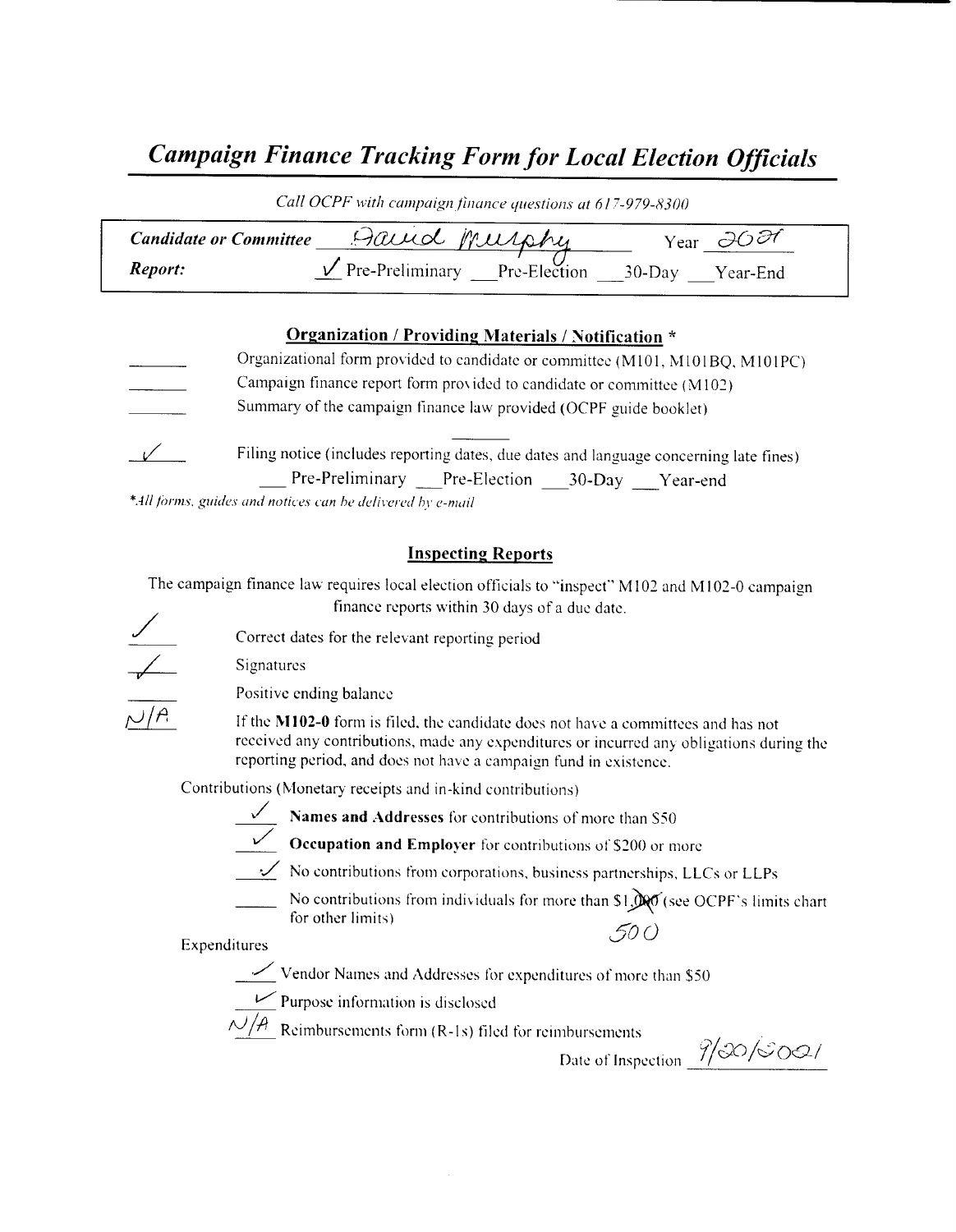|                                                   | Form CPF M 102: Campaign Finance Report                                                                                                                                                                                                                                                                                                                                                                                                                                                                                  |         | <b>Municipal Form</b> | <b>Office of Campaign and Political Finance</b> |                                  |                 | SEP 2 2 2021                                        | E |
|---------------------------------------------------|--------------------------------------------------------------------------------------------------------------------------------------------------------------------------------------------------------------------------------------------------------------------------------------------------------------------------------------------------------------------------------------------------------------------------------------------------------------------------------------------------------------------------|---------|-----------------------|-------------------------------------------------|----------------------------------|-----------------|-----------------------------------------------------|---|
| Commonwealth<br>of Massachusetts                  |                                                                                                                                                                                                                                                                                                                                                                                                                                                                                                                          |         |                       |                                                 |                                  |                 | City of sing cargoe                                 |   |
|                                                   | Fill in Reporting Period dates:<br><b>Beginning Date:</b>                                                                                                                                                                                                                                                                                                                                                                                                                                                                | 8/23/21 |                       | Ending Date:                                    |                                  | 9/20/21         | File with City of Town Clerk or Election Commission |   |
| Type of Report: (Check one)                       |                                                                                                                                                                                                                                                                                                                                                                                                                                                                                                                          |         |                       |                                                 |                                  |                 |                                                     |   |
| $\times$ 8th day preceding preliminary            | 8th day preceding election                                                                                                                                                                                                                                                                                                                                                                                                                                                                                               |         |                       | 30 day after election                           |                                  | year-end report | dissolution                                         |   |
| David Alan Murphy                                 |                                                                                                                                                                                                                                                                                                                                                                                                                                                                                                                          |         |                       |                                                 |                                  |                 |                                                     |   |
|                                                   | Candidate Full Name (if applicable)                                                                                                                                                                                                                                                                                                                                                                                                                                                                                      |         |                       |                                                 | Committee Name                   |                 |                                                     |   |
|                                                   | Northampton City Council At Large<br>Office Sought and District                                                                                                                                                                                                                                                                                                                                                                                                                                                          |         |                       |                                                 | Name of Committee Treasurer      |                 |                                                     |   |
|                                                   | 78 North Elm Street, Northamton, MA                                                                                                                                                                                                                                                                                                                                                                                                                                                                                      |         |                       |                                                 |                                  |                 |                                                     |   |
| E-mail:                                           | <b>Residential Address</b><br>mail@davidmurphy.com                                                                                                                                                                                                                                                                                                                                                                                                                                                                       |         | E-mail:               |                                                 | <b>Committee Mailing Address</b> |                 |                                                     |   |
| Phone # (optional):                               | 413-530-2275                                                                                                                                                                                                                                                                                                                                                                                                                                                                                                             |         | Phone # (optional):   |                                                 |                                  |                 |                                                     |   |
|                                                   |                                                                                                                                                                                                                                                                                                                                                                                                                                                                                                                          |         |                       |                                                 |                                  |                 |                                                     |   |
|                                                   | <b>SUMMARY BALANCE INFORMATION:</b>                                                                                                                                                                                                                                                                                                                                                                                                                                                                                      |         |                       |                                                 |                                  |                 |                                                     |   |
|                                                   | <b>Line 1:</b> Ending Balance from previous report                                                                                                                                                                                                                                                                                                                                                                                                                                                                       |         |                       |                                                 |                                  | -0              |                                                     |   |
|                                                   | Line 2: Total receipts this period (page 3, line 11)                                                                                                                                                                                                                                                                                                                                                                                                                                                                     |         |                       |                                                 |                                  | 1,646.29        |                                                     |   |
|                                                   | <b>Line 3:</b> Subtotal (line 1 plus line 2)                                                                                                                                                                                                                                                                                                                                                                                                                                                                             |         |                       |                                                 |                                  | 1,646.29        |                                                     |   |
|                                                   | <b>Line 4:</b> Total expenditures this period (page 5, line 14)                                                                                                                                                                                                                                                                                                                                                                                                                                                          |         |                       |                                                 |                                  | 1,646.29        |                                                     |   |
|                                                   | <b>Line 5:</b> Ending Balance (line 3 minus line 4)                                                                                                                                                                                                                                                                                                                                                                                                                                                                      |         |                       |                                                 |                                  | -0.             |                                                     |   |
|                                                   | <b>Line 6:</b> Total in-kind contributions this period (page 6)                                                                                                                                                                                                                                                                                                                                                                                                                                                          |         |                       |                                                 |                                  | -0-             |                                                     |   |
|                                                   | Line 7: Total (all) outstanding liabilities (page 7)                                                                                                                                                                                                                                                                                                                                                                                                                                                                     |         |                       |                                                 |                                  | -0-             |                                                     |   |
|                                                   | Line 8: Name of bank(s) used: Florence Bank                                                                                                                                                                                                                                                                                                                                                                                                                                                                              |         |                       |                                                 |                                  |                 |                                                     |   |
| <b>Affidavit of Committee Treasurer:</b>          | I certify that I have examined this report including attached schedules and it is, to the best of my knowledge and belief, a true and complete statement of all campaign finance<br>activity, including all contributions, loans, receipts, expenditures, disbursements, in-kind contributions and liabilities for this reporting period and represents the campaign<br>finance activity of all persons acting under the authority or on behalf of this committee in accordance with the requirements of M.G.L. c. 55.   |         |                       |                                                 |                                  | Date:           |                                                     |   |
| Signed under the penalties of perjury:            | FOR CANDIDATE FILINGS ONLY: Affidavit of Candidate: (check 1 box only)                                                                                                                                                                                                                                                                                                                                                                                                                                                   |         |                       | (Treasurer's signature)                         |                                  |                 |                                                     |   |
| <b>Candidate with Committee</b>                   | I certify that I have examined this report including attached schedules and it is, to the best of my knowledge and belief, a true and complete statement of all campaign finance<br>activity, of all persons acting under the authority or on behalf of this committee in accordance with the requirements of M.G.L. c. 55. I have not received any contributions,<br>incurred any liabilities nor made any expenditures on my behalf during this reporting period that are not otherwise disclosed in this report.      |         |                       |                                                 |                                  |                 |                                                     |   |
| <b>Candidate without Committee</b><br>$\boxtimes$ | I certify that I have examined this report including <i>plached schedules and it is, to the best</i> of my knowledge and belief, a true and complete statement of all campaign<br>finance activity, including contributions, loans, redeipts, expenditures, disbursements, in-kind contributions and liabilities for this reporting period and represents the<br>campaign finance activity of all persons acting under the authority or on behald of this candidate in accordance with the requirements of M.G.L. c. 55. |         |                       |                                                 |                                  |                 |                                                     |   |
| Signed under the penalties of perjury:            |                                                                                                                                                                                                                                                                                                                                                                                                                                                                                                                          |         |                       | $($ Qandidate's signature)                      |                                  | Date: 9/15/21   |                                                     |   |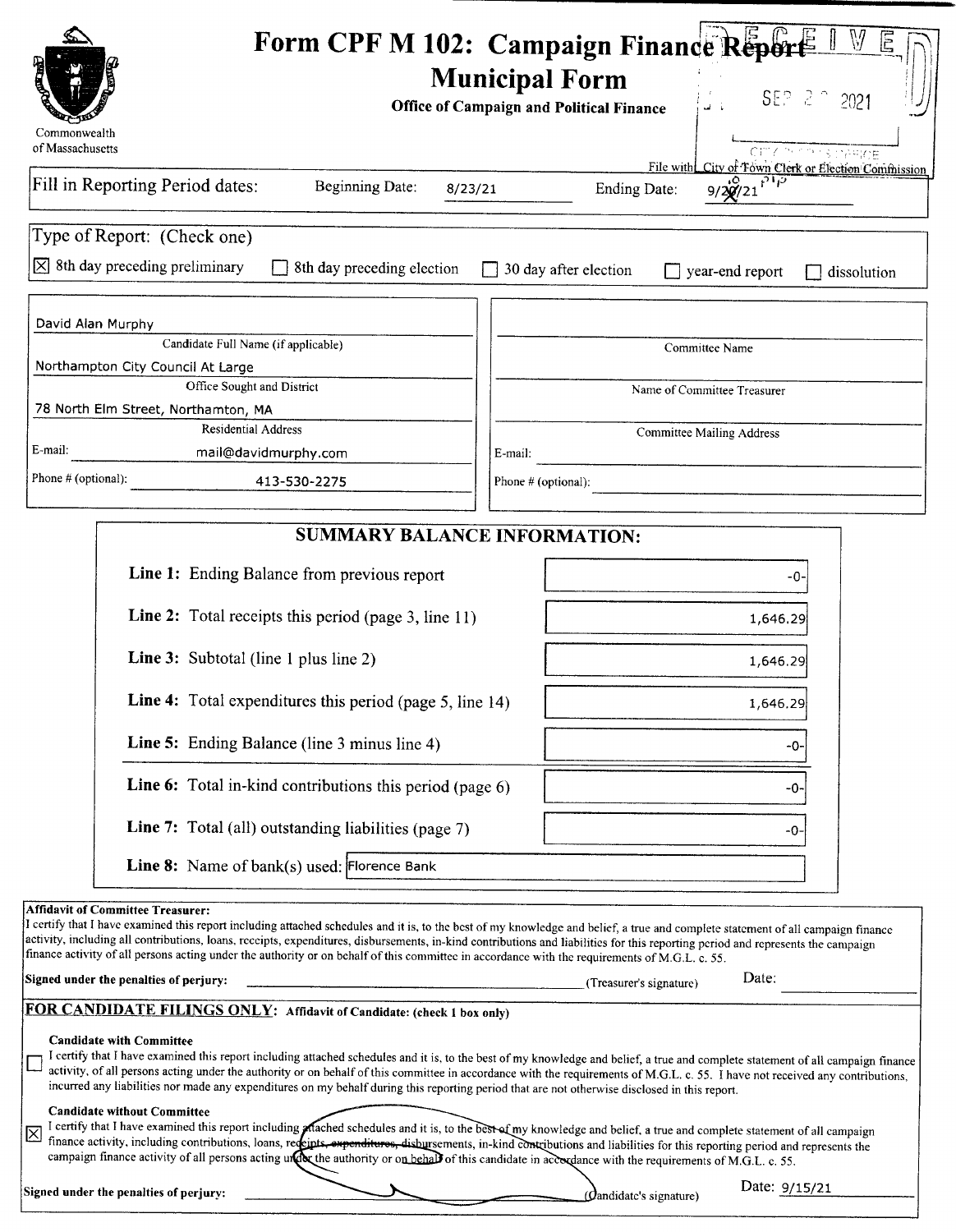## SCHEDULE A: RECEIPTS

M.G.L. c. 55 requires that the name and residential address be reported, in alphabetical order, for all receipts over \$50 in a calendar year. Committees must keep detailed accounts and records of all receipts, but need only itemize those receipts over \$50. In addition, the occupation and employer must be reported for all persons who contribute \$200 or more in a calendar year.

A " Schedule A: Receipts" attachment is available to complete, print and attach to this report, if additional pages are required to report all receipts. Please include your committee name and a page number on each page.)

|                                                            | <b>Name and Residential Address</b>                             |               | <b>Occupation &amp; Employer</b>     |
|------------------------------------------------------------|-----------------------------------------------------------------|---------------|--------------------------------------|
| <b>Date Received</b>                                       | (alphabetical listing required)                                 | <b>Amount</b> | (for contributions of \$200 or more) |
| 9/13/21                                                    | David A. Murphy<br>78 North Elm Street<br>Northampton, MA 01060 | 1,646.29      | Self Employed Real Esrtate Broker    |
|                                                            |                                                                 |               |                                      |
|                                                            |                                                                 |               |                                      |
|                                                            |                                                                 |               |                                      |
|                                                            |                                                                 |               |                                      |
|                                                            |                                                                 |               |                                      |
|                                                            |                                                                 |               |                                      |
|                                                            |                                                                 |               |                                      |
|                                                            |                                                                 |               |                                      |
|                                                            |                                                                 |               |                                      |
|                                                            |                                                                 |               |                                      |
|                                                            |                                                                 |               |                                      |
| Line 9: Total Receipts over \$50 (or listed above)         |                                                                 | 1646.29       |                                      |
| Line 10: Total Receipts \$50 and under* (not listed above) |                                                                 | $-0-$         |                                      |
| Line 11: TOTAL RECEIPTS IN THE PERIOD                      |                                                                 | $1646.29$ ←   | Enter on page 1, line 2              |

If you have itemized receipts of\$ <sup>50</sup> and under, include them in line 9. Line <sup>10</sup> should include only those receipts not itemized above.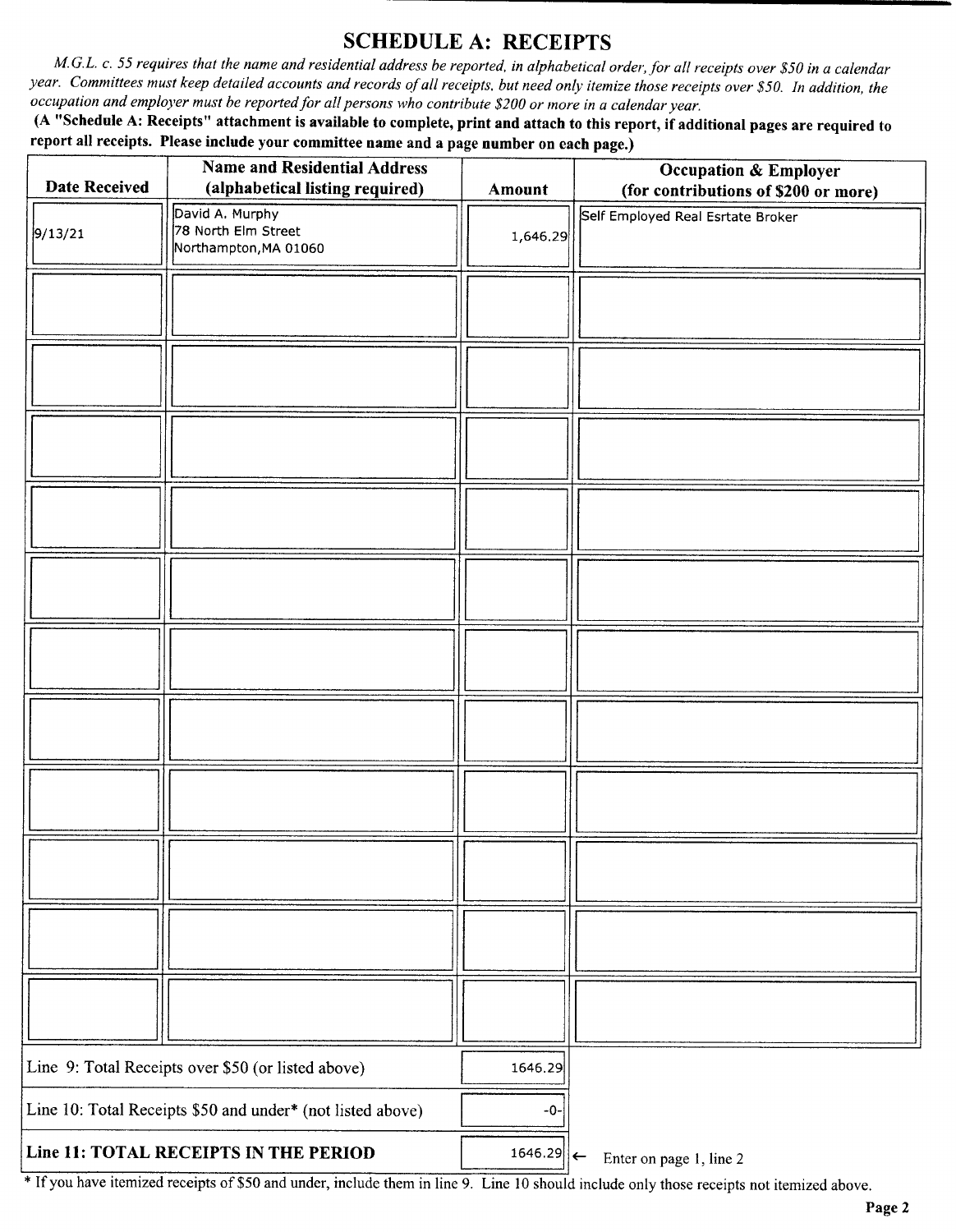### SCHEDULE A: RECEIPTS (continued)

| <b>Date Received</b> | <b>Name and Residential Address</b><br>(alphabetical listing required) | Amount | <b>Occupation &amp; Employer</b><br>(for contributions of \$200 or more) |
|----------------------|------------------------------------------------------------------------|--------|--------------------------------------------------------------------------|
|                      |                                                                        |        |                                                                          |
|                      |                                                                        |        |                                                                          |
|                      |                                                                        |        |                                                                          |
|                      |                                                                        |        |                                                                          |
|                      |                                                                        |        |                                                                          |
|                      |                                                                        |        |                                                                          |
|                      |                                                                        |        |                                                                          |
|                      |                                                                        |        |                                                                          |
|                      |                                                                        |        |                                                                          |
|                      |                                                                        |        |                                                                          |
|                      |                                                                        |        |                                                                          |
|                      |                                                                        |        |                                                                          |
|                      |                                                                        |        |                                                                          |
|                      | Line 9: Total Receipts over \$50 (or listed above)                     |        |                                                                          |
|                      | Line 10: Total Receipts \$50 and under* (not listed above)             |        |                                                                          |
|                      | Line 11: TOTAL RECEIPTS IN THE PERIOD                                  | $-0-$  | Enter on page 1, line 2<br>$\leftarrow$                                  |

<sup>1</sup> If you have itemized receipts of \$50 and under, include them in line 9. Line 10 should include only those receipts not itemized above.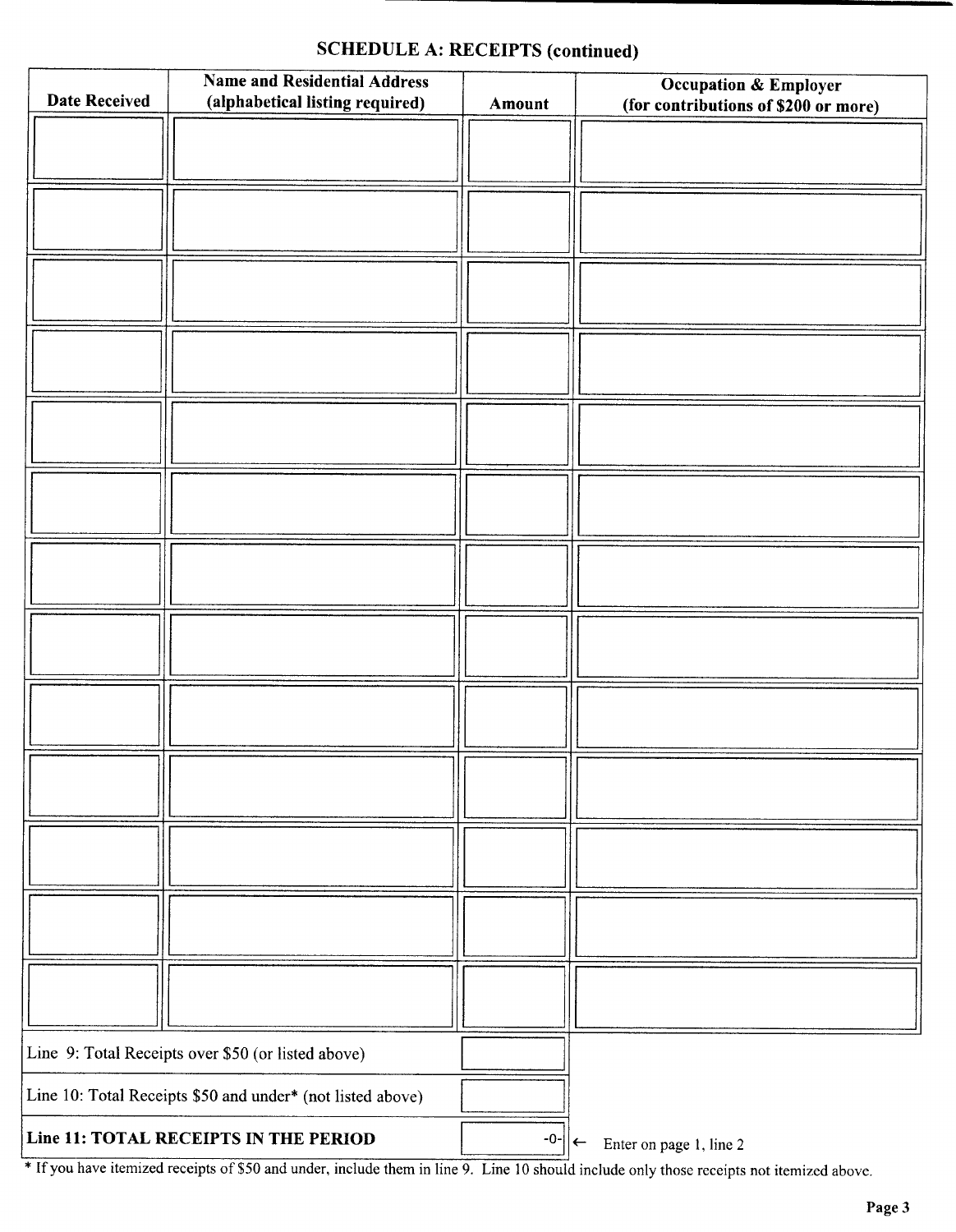### SCHEDULE B: EXPENDITURES

M.G.L. c. 55 requires committees to list, in alphabetical order, all expenditures over\$ 50 in a reporting period. Committees must keep detailed accounts and records of all expenditures, but need only itemize those over \$50. Expenditures \$50 and under may be added together, from committee records, and reported on line 13.

A " Schedule B: Expenditures" attachment is available to complete, print and attach to this report, if additional pages are required to report all expenditures. Please include your committee name and a page number on each page.)

|           | <b>To Whom Paid</b>    |                                                                                 |                               |          |
|-----------|------------------------|---------------------------------------------------------------------------------|-------------------------------|----------|
| Date Paid | (alphabetical listing) | <b>Address</b>                                                                  | <b>Purpose of Expenditure</b> | Amount   |
| 8/23/21   | Sunraise, Inc.         | Russell Street, Hadley, MA                                                      | Lawn Signs                    | 935.00   |
|           |                        |                                                                                 |                               |          |
| 9/3/21    | Gazette Newspaper      | Conz Street, Northampton, MA                                                    | Advertising                   | 575.29   |
|           | Web-Tactics, Inc.      | Northampton St, Easthampton                                                     | Website Update                |          |
| 9/13/21   |                        |                                                                                 |                               | 136.00   |
|           |                        |                                                                                 |                               |          |
|           |                        |                                                                                 |                               |          |
|           |                        |                                                                                 |                               |          |
|           |                        |                                                                                 |                               |          |
|           |                        |                                                                                 |                               |          |
|           |                        |                                                                                 |                               |          |
|           |                        |                                                                                 |                               |          |
|           |                        |                                                                                 |                               |          |
|           |                        |                                                                                 |                               |          |
|           |                        |                                                                                 |                               |          |
|           |                        |                                                                                 |                               |          |
|           |                        |                                                                                 |                               |          |
|           |                        |                                                                                 |                               |          |
|           |                        |                                                                                 |                               |          |
|           |                        | Line 12: Total Expenditures over \$50 (or listed above)                         |                               | 1,646.29 |
|           |                        | Line 13: Total Expenditures \$50 and under* (not listed above)                  | $-0-$                         |          |
|           |                        | Enter on page 1, line $4 \rightarrow$ Line 14: TOTAL EXPENDITURES IN THE PERIOD |                               | 1646.29  |

\* If you have itemized expenditures of \$50 and under, include them in line 12. Line 13 should include only those expenditures not itemized above. above. Page 4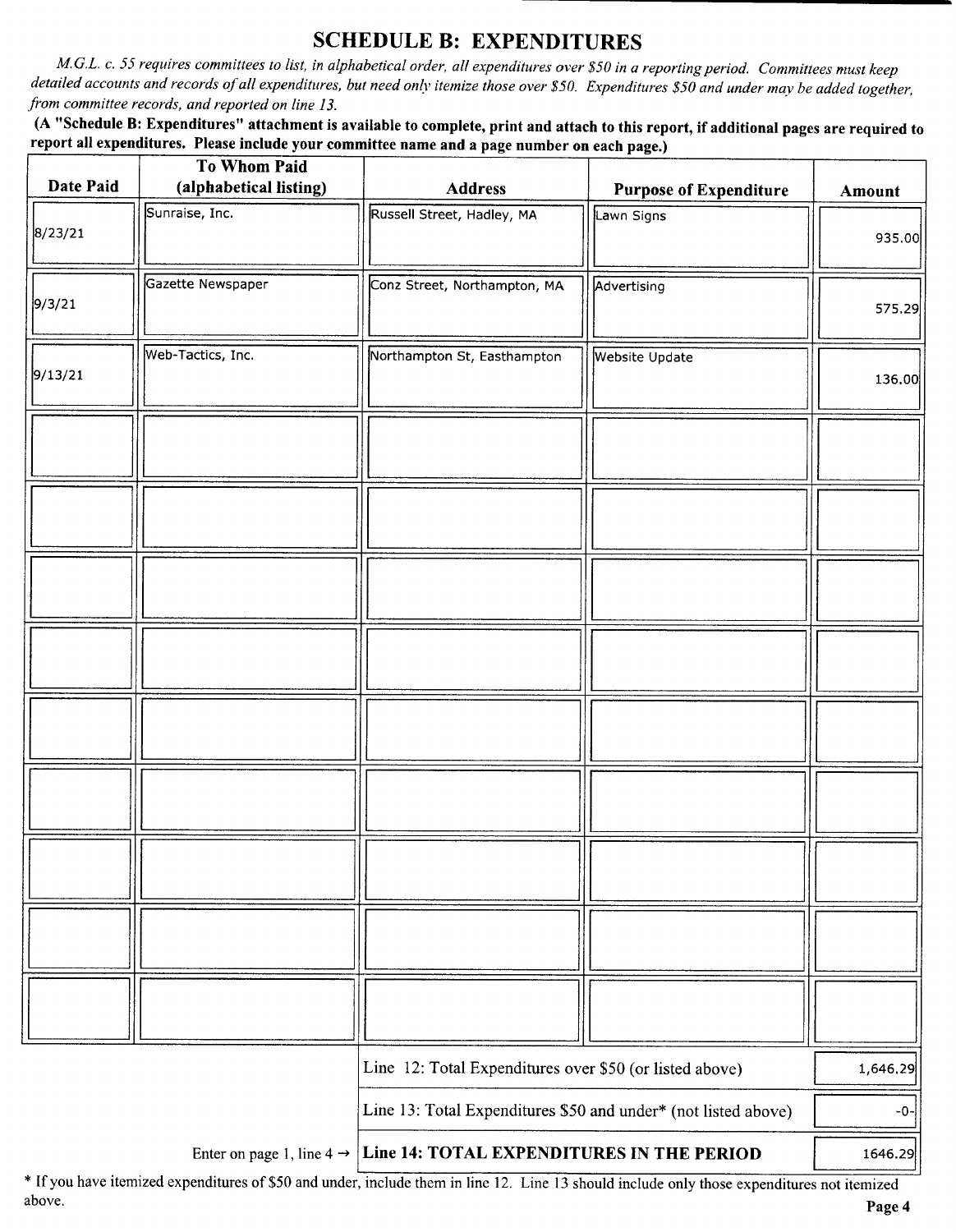# SCHEDULE B: EXPENDITURES (continued)

| Date Paid                                                                       | To Whom Paid<br>(alphabetical listing) | <b>Address</b>                                           |                               |             |
|---------------------------------------------------------------------------------|----------------------------------------|----------------------------------------------------------|-------------------------------|-------------|
|                                                                                 |                                        |                                                          | <b>Purpose of Expenditure</b> | Amount      |
|                                                                                 |                                        |                                                          |                               |             |
|                                                                                 |                                        |                                                          |                               |             |
|                                                                                 |                                        |                                                          |                               |             |
|                                                                                 |                                        |                                                          |                               |             |
|                                                                                 |                                        |                                                          |                               |             |
|                                                                                 |                                        |                                                          |                               |             |
|                                                                                 |                                        |                                                          |                               |             |
|                                                                                 |                                        |                                                          |                               |             |
|                                                                                 |                                        |                                                          |                               |             |
|                                                                                 |                                        |                                                          |                               |             |
|                                                                                 |                                        |                                                          |                               |             |
|                                                                                 |                                        |                                                          |                               |             |
|                                                                                 |                                        |                                                          |                               |             |
|                                                                                 |                                        |                                                          |                               |             |
|                                                                                 |                                        |                                                          |                               |             |
|                                                                                 |                                        |                                                          |                               |             |
|                                                                                 |                                        |                                                          |                               |             |
|                                                                                 |                                        |                                                          |                               |             |
|                                                                                 |                                        |                                                          |                               |             |
|                                                                                 |                                        |                                                          |                               |             |
|                                                                                 |                                        |                                                          |                               |             |
|                                                                                 |                                        |                                                          |                               |             |
|                                                                                 |                                        |                                                          |                               |             |
|                                                                                 |                                        |                                                          |                               |             |
|                                                                                 |                                        |                                                          |                               |             |
|                                                                                 |                                        |                                                          |                               |             |
|                                                                                 |                                        |                                                          |                               |             |
|                                                                                 |                                        |                                                          |                               |             |
|                                                                                 |                                        |                                                          |                               |             |
|                                                                                 |                                        |                                                          |                               |             |
| Line 12: Expenditures over \$50 (or listed above)                               |                                        |                                                          |                               |             |
|                                                                                 |                                        | Line 13: Expenditures \$50 and under* (not listed above) |                               |             |
| Enter on page 1, line $4 \rightarrow$ Line 14: TOTAL EXPENDITURES IN THE PERIOD |                                        |                                                          |                               | $-0$ - $  $ |

If you have itemized expenditures of\$50 and under, include them in line 12. Line <sup>13</sup> should include only those expenditures not itemized above.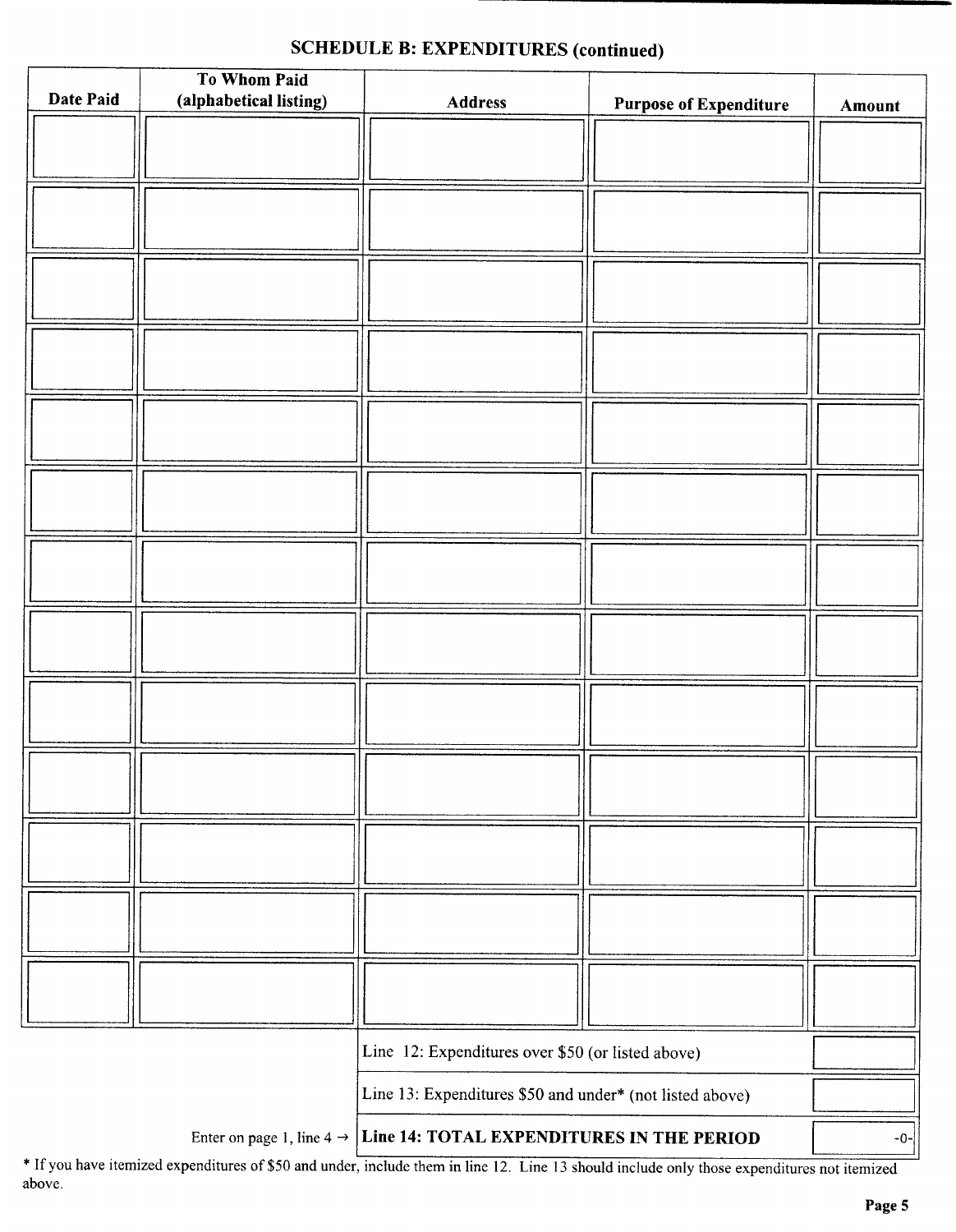# SCHEDULE C: "IN-KIND" CONTRIBUTIONS

Please itemize contributors who have made in-kind contributions of more than \$50. In-kind contributions \$50 and under may be added together from the committee's records and included in line 16 on page 1.

| Date Received | From Whom Received*                   | <b>Residential Address</b>                                     | <b>Description of Contribution</b> | Value |
|---------------|---------------------------------------|----------------------------------------------------------------|------------------------------------|-------|
|               |                                       |                                                                |                                    |       |
|               |                                       |                                                                |                                    |       |
|               |                                       |                                                                |                                    |       |
|               |                                       |                                                                |                                    |       |
|               |                                       |                                                                |                                    |       |
|               |                                       |                                                                |                                    |       |
|               |                                       |                                                                |                                    |       |
|               |                                       |                                                                |                                    |       |
|               |                                       |                                                                |                                    |       |
|               |                                       |                                                                |                                    |       |
|               |                                       |                                                                |                                    |       |
|               |                                       |                                                                |                                    |       |
|               |                                       |                                                                |                                    |       |
|               |                                       |                                                                |                                    |       |
|               |                                       |                                                                |                                    |       |
|               |                                       |                                                                |                                    |       |
|               |                                       |                                                                |                                    |       |
|               |                                       |                                                                |                                    |       |
|               |                                       |                                                                |                                    |       |
|               |                                       |                                                                |                                    |       |
|               |                                       | Line 15: In-Kind Contributions over \$50 (or listed above)     |                                    |       |
|               |                                       | Line 16: In-Kind Contributions \$50 & under (not listed above) |                                    |       |
|               | Enter on page 1, line 6 $\rightarrow$ | Line 17: TOTAL IN-KIND CONTRIBUTIONS                           |                                    | $-0-$ |

\* If an in-kind contribution is received from a person who contributes more than \$50 in a calendar year, you must report the name and address of the contributor; in addition, if the contribution is \$200 or more, you must also report the contributor's occupation and employer.